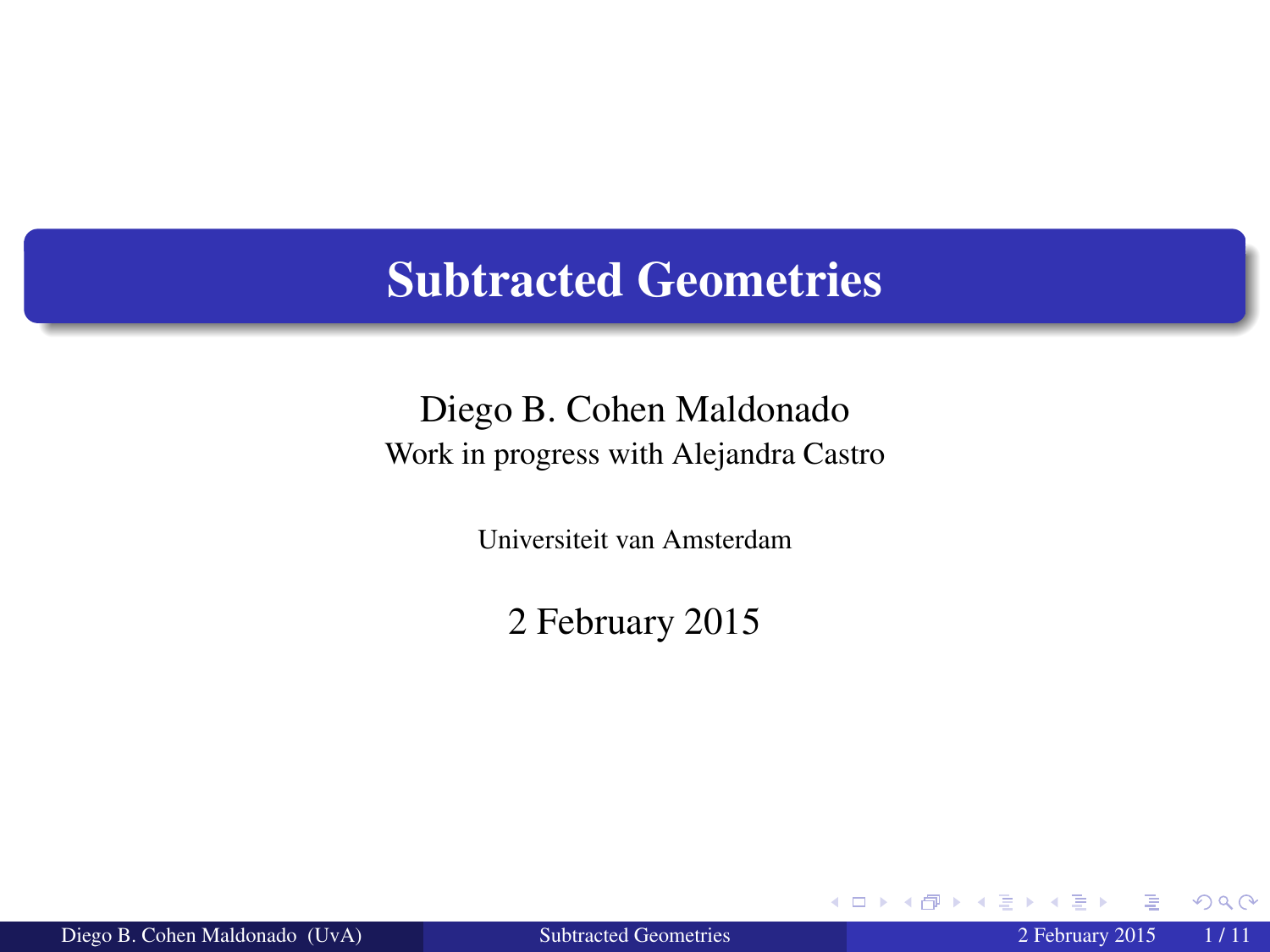# Introduction



 $290$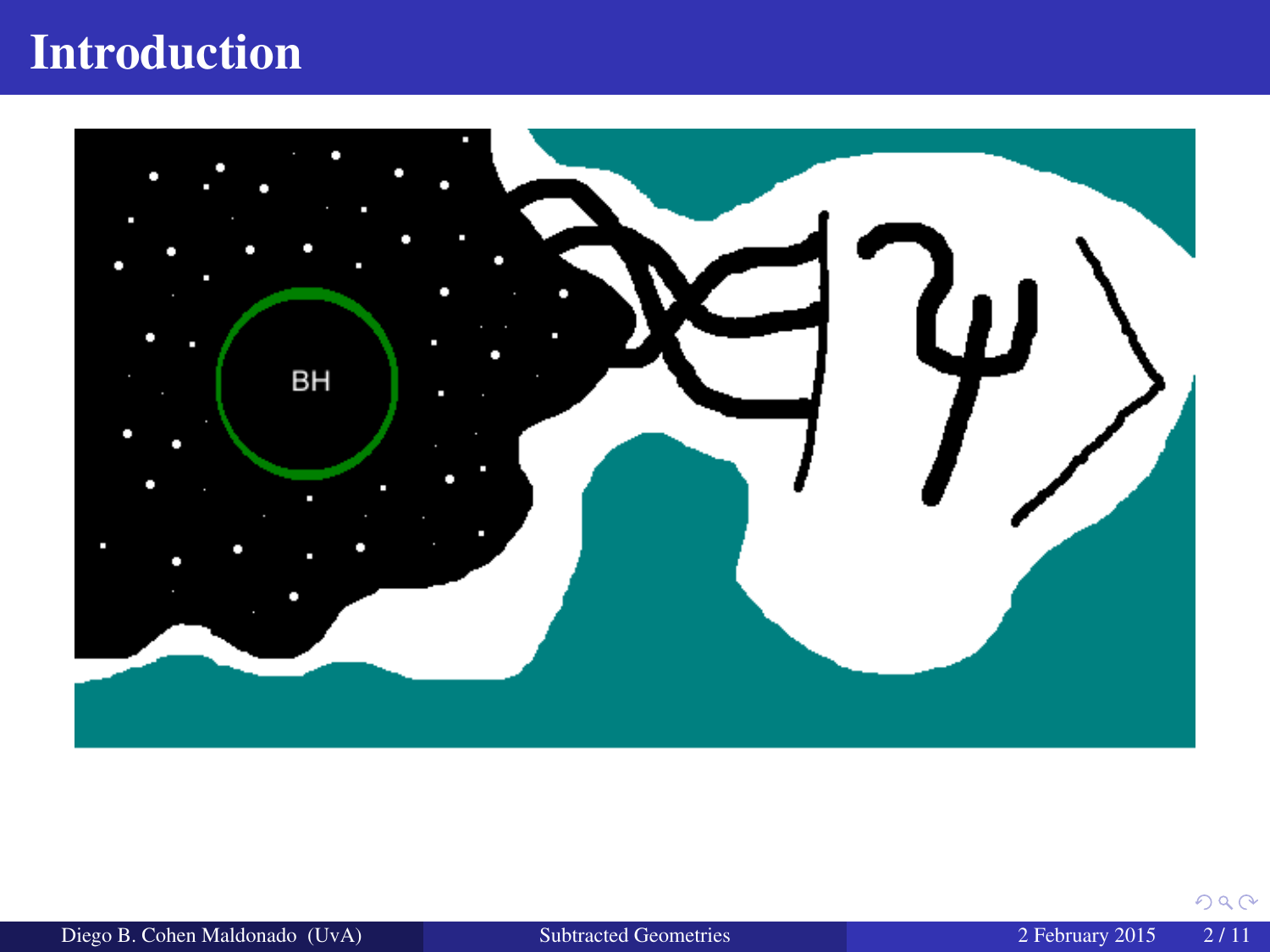## Extremal Kerr/CFT

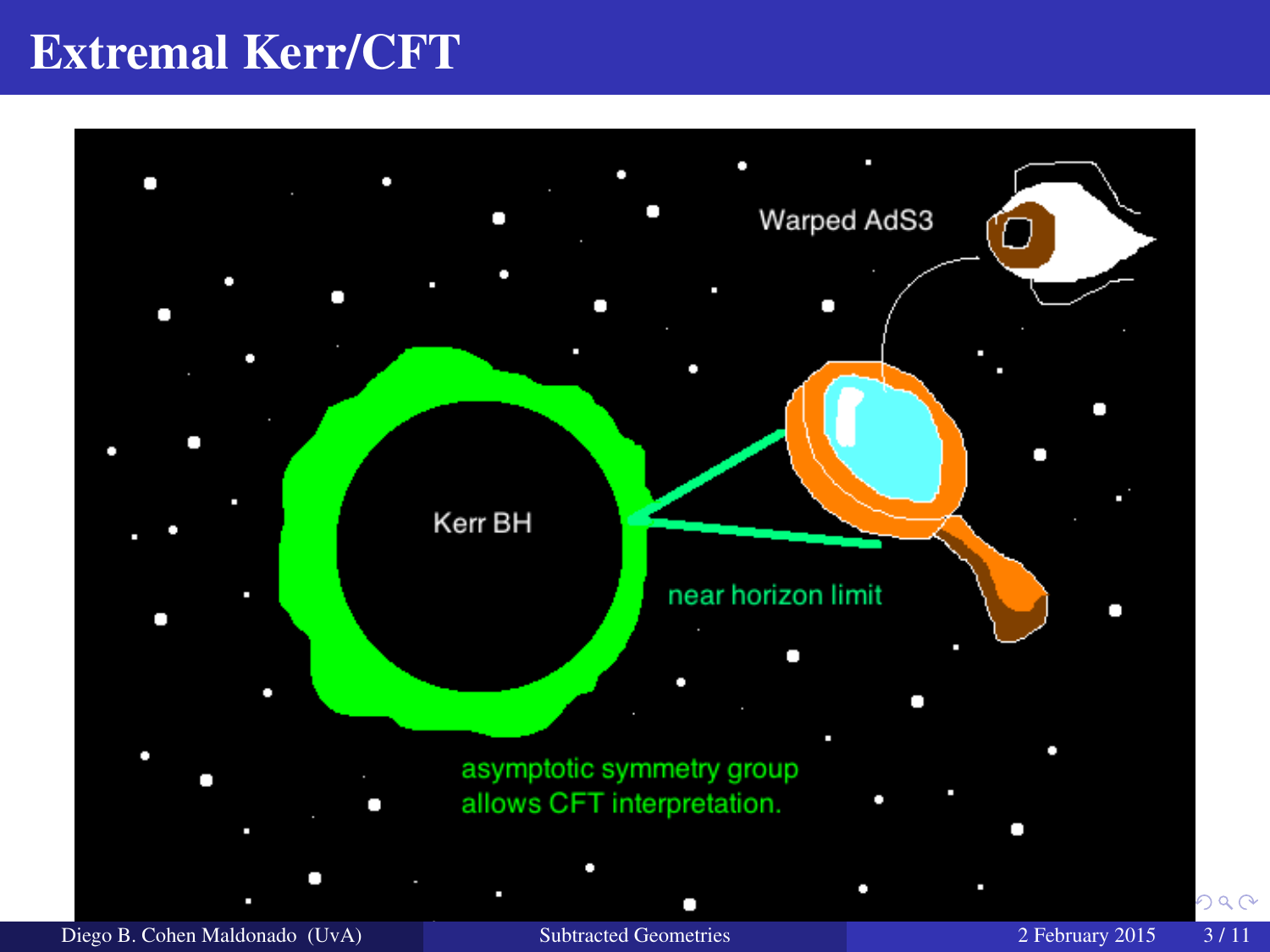### Extremal Kerr/CFT

Work of M. Guica, T. Hartman, W. Song and A. Strominger (2008). The Kerr line element is

$$
ds^{2} = -\frac{\Delta^{2}}{\rho}(d\hat{t} - a\sin^{2}\hat{\theta})^{2} + \frac{\sin^{2}\theta}{\rho^{2}}((\hat{r}^{2} + a^{2})d\hat{\phi} - ad\hat{t})^{2} + \frac{\rho^{2}}{\Delta}d\hat{r}^{2} + \rho^{2}d\theta^{2},
$$

with

$$
\Delta \equiv \hat{r}^2 - 2Mr + a^2, \ \ \rho^2 \equiv \hat{r}^2 + a^2 \cos^2 \theta
$$

and the NHEK line element is

$$
ds^{2} = 2J\Omega^{2}(\theta)\left(-(1+r^{2})d\tau^{2} + \frac{dr^{2}}{1+r^{2}} + d\theta^{2} + \Lambda(\theta)^{2}(d\varphi + rd\tau)^{2}\right)
$$

This allows a CFT interpretation.

4 D F

 $QQ$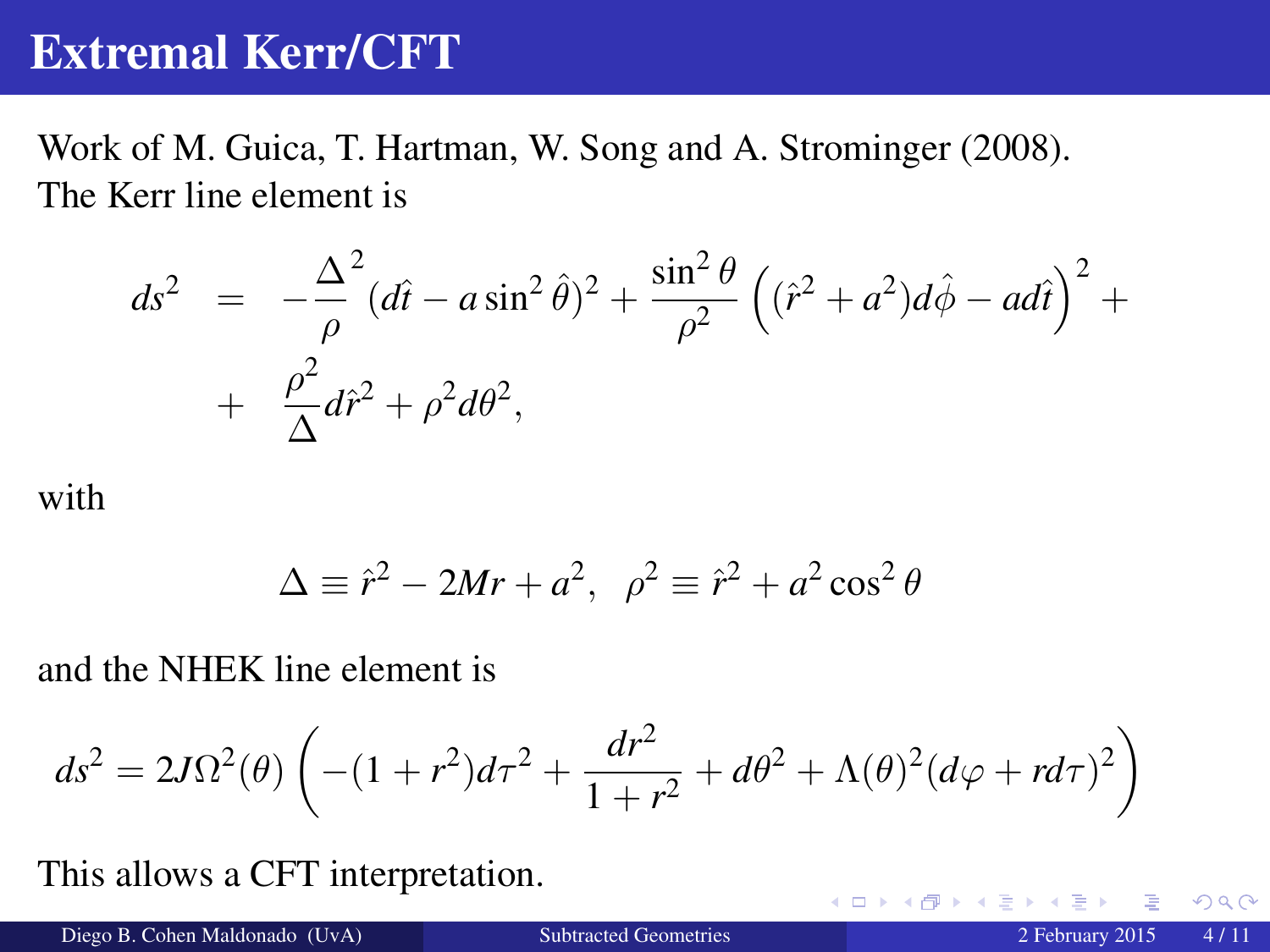## Kerr/CFT

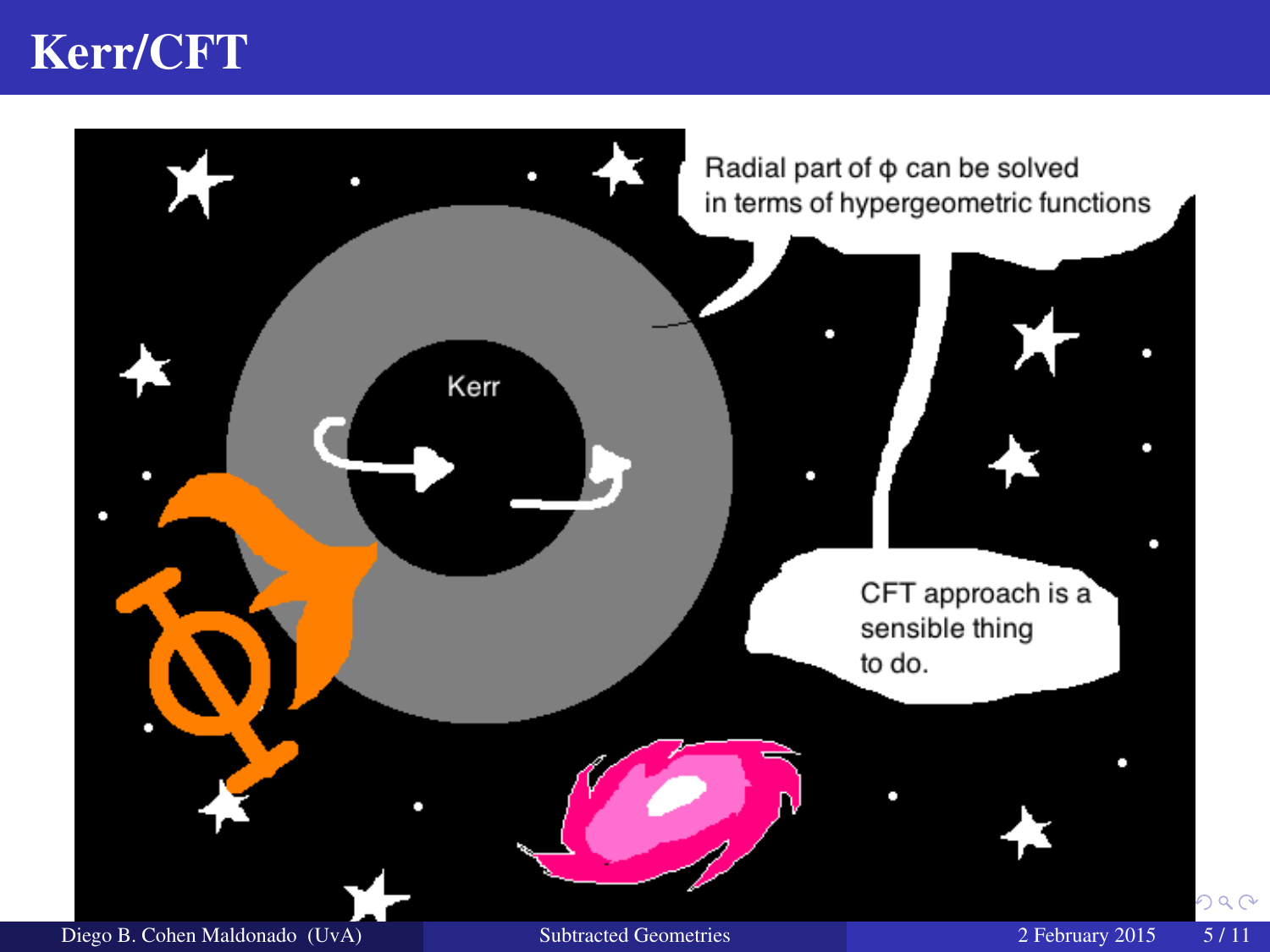## Kerr/CFT

Work of A. Castro, A. Maloney and A. Strominger (2010)

$$
\frac{1}{\sqrt{-g}}\partial_\mu(\sqrt{-g}g^{\mu\nu}\partial_\nu\Phi)=0.
$$

Say  $\Phi(t, r, \theta, \phi) = e^{-i\omega t + im\phi} R(r) S(\theta)$  and get

$$
\left[\partial_r \nabla \partial_r + \frac{(2Mr_+ \omega - am)^2}{(r - r_+)(r_+ r_-)} - \frac{(2Mr_- \omega - am)^2}{(r - r_+)(r_+ r_-)} + (r^2 + 2M(r + 2M))\omega^2\right] R(r) = K_{\ell}R(r).
$$

asking  $\omega M \ll 1$ , we can discard the last term for the  $r < M$  region, and solve the equation as an hypergeometric function.

 $209$ 

**≮ロト ⊀ 何 ト ⊀ ヨ ト**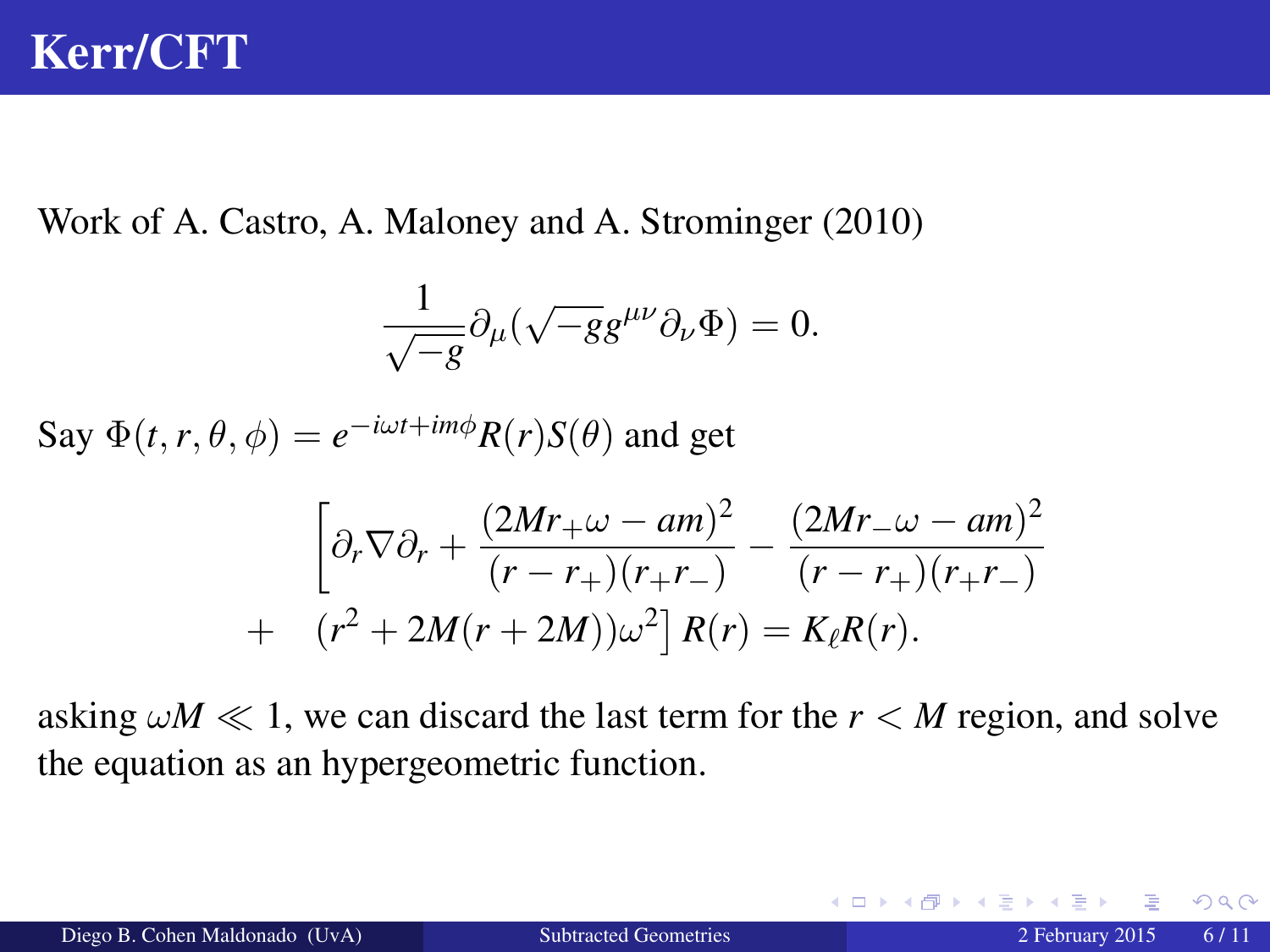### Subtracted Geometry



**Rotating Black Hole** 

**Rotating and Charged Black Hole.** 

**Rotating and Charged BTZ Black Hole.** 

 $290$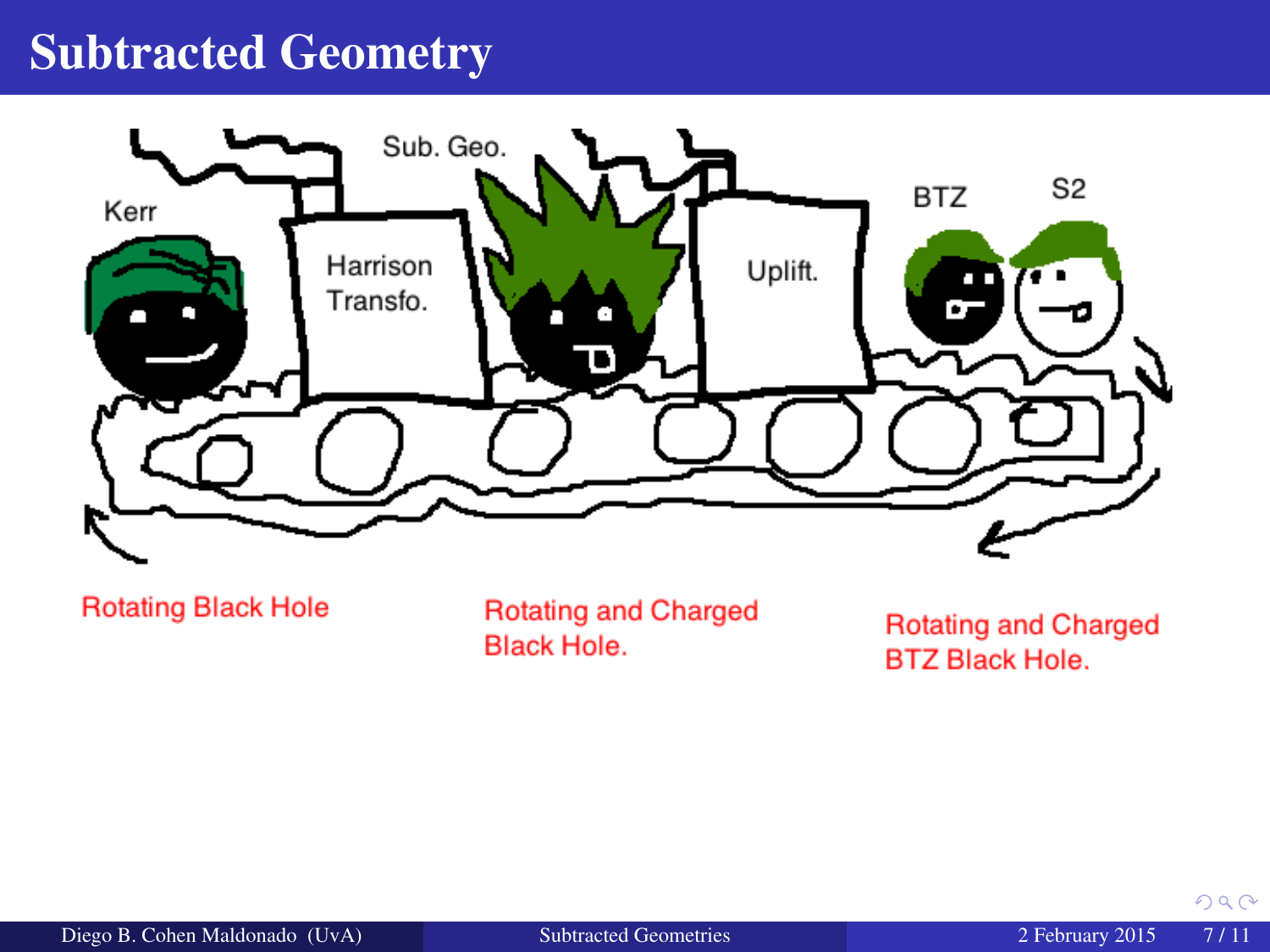### Subtracted Geometry

Proposed by M. Cvetic, M. Guica and Z. Saleem (2013). The subtracted geometry line element is

$$
ds^2 = -e^{2U}(dt + \omega_3)^2 + e^{-2U}ds_3^2
$$

with

$$
ds_3^2 = \frac{\Delta_2}{\Delta} dr^2 + \Delta_2 d\theta^2 + \Delta \sin^2 \theta d\phi^2,
$$
  

$$
\Delta = r^2 - 2mr + a^2, \ \Delta_2 = \Delta - a^2 \sin^2 \theta.
$$

The uplift works as

$$
ds_5^2 = f^2 (dz + A^0)^2 + f^{-1} ds_4^2
$$
  
= ds<sub>BTZ</sub> + S<sup>2</sup>.

 $\begin{array}{c} 4 \quad \text{I} \quad \text{I} \quad \text{I} \quad \text{I} \quad \text{I} \end{array}$ 

 $299$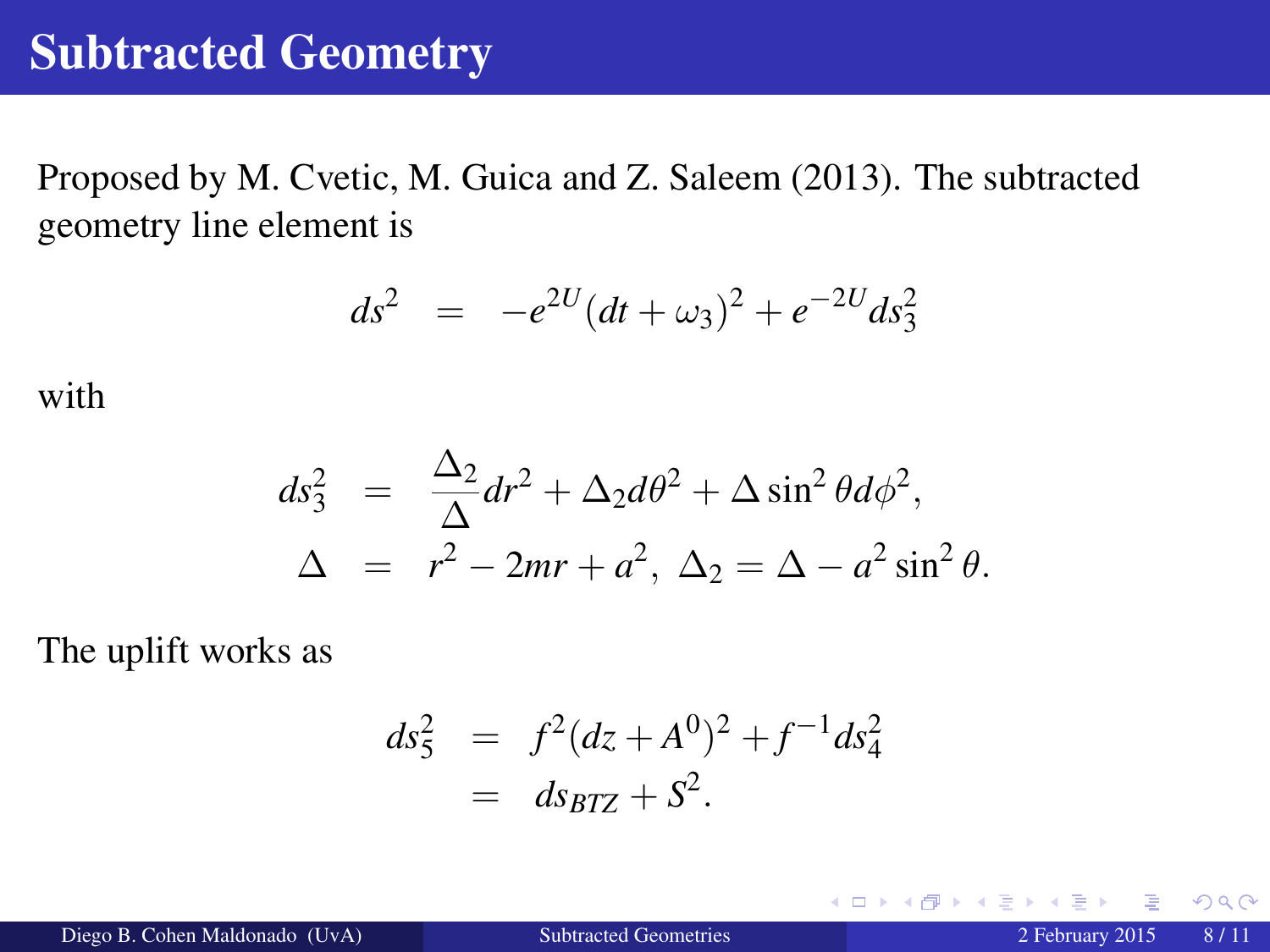## First Law of Thermodynamics

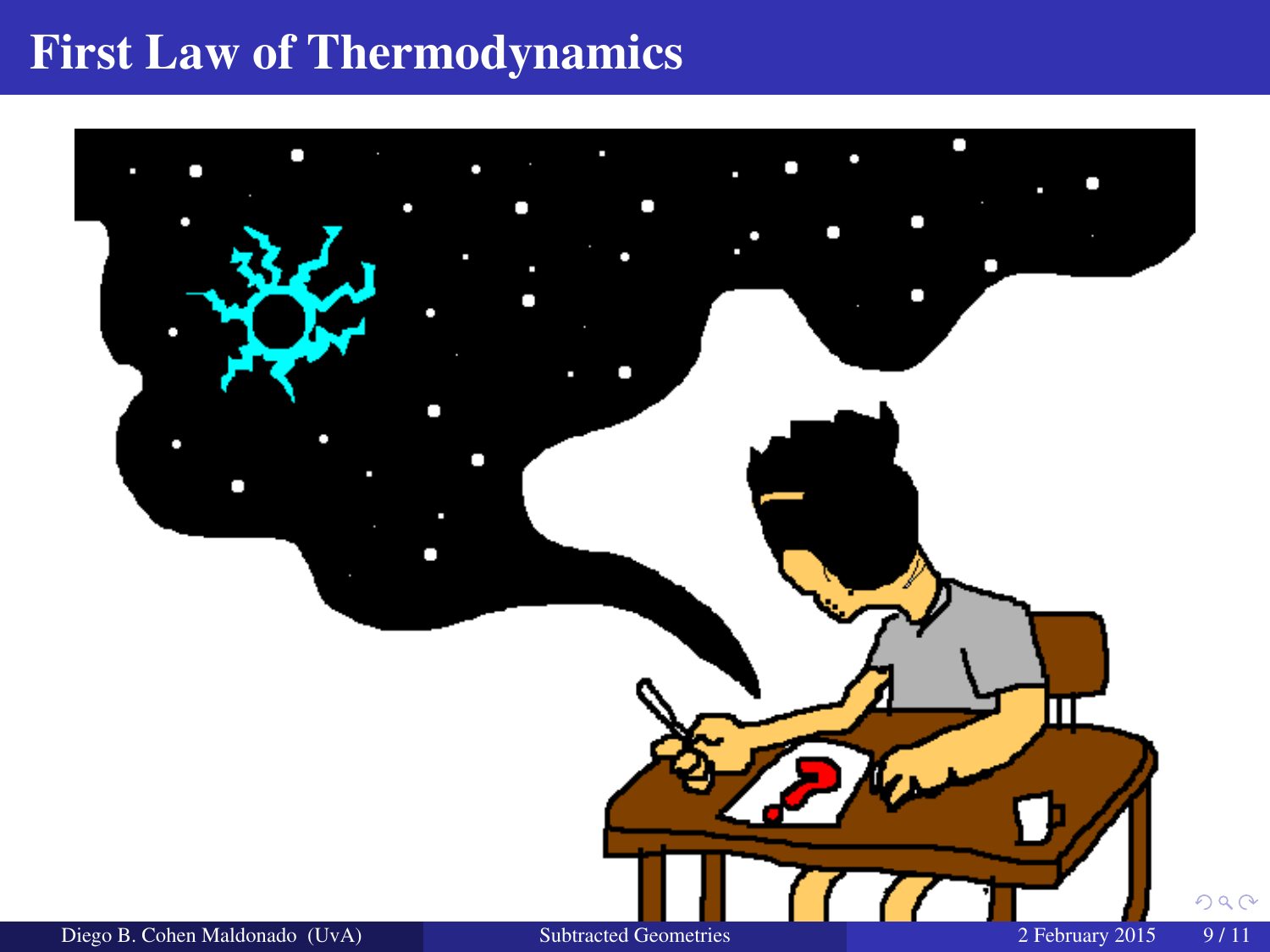### First Law of Thermodynamics

The original Kerr first law is satisfied by

$$
dM_{Kerr} = \frac{\kappa}{8\pi} dA + \Omega dJ
$$

now

$$
dM = \frac{\kappa}{8\pi} dA + \Omega dJ + \Phi_E^i dQ^i + \Phi_M^i dP^i
$$

this is not easy because asymptotically

$$
ds^{2} = -dt^{2} \rho^{3/2} + \frac{d\rho^{2}}{\rho^{3/2}} + d\theta^{2} \rho^{1/2} + \sqrt{\rho} \sin^{2} \theta d\phi^{2}
$$

and this makes fail

$$
M\propto \int \sqrt{\gamma^{(2)}} n_{\mu}\sigma_{\nu}\nabla^{\mu}\chi^{\nu}_{(t)},\; J\propto \int \sqrt{\gamma^{(2)}} n_{\mu}\sigma_{\nu}\nabla^{\mu}\chi^{\nu}_{(\phi)}
$$

 $\leftarrow$   $\Box$ 

 $QQ$